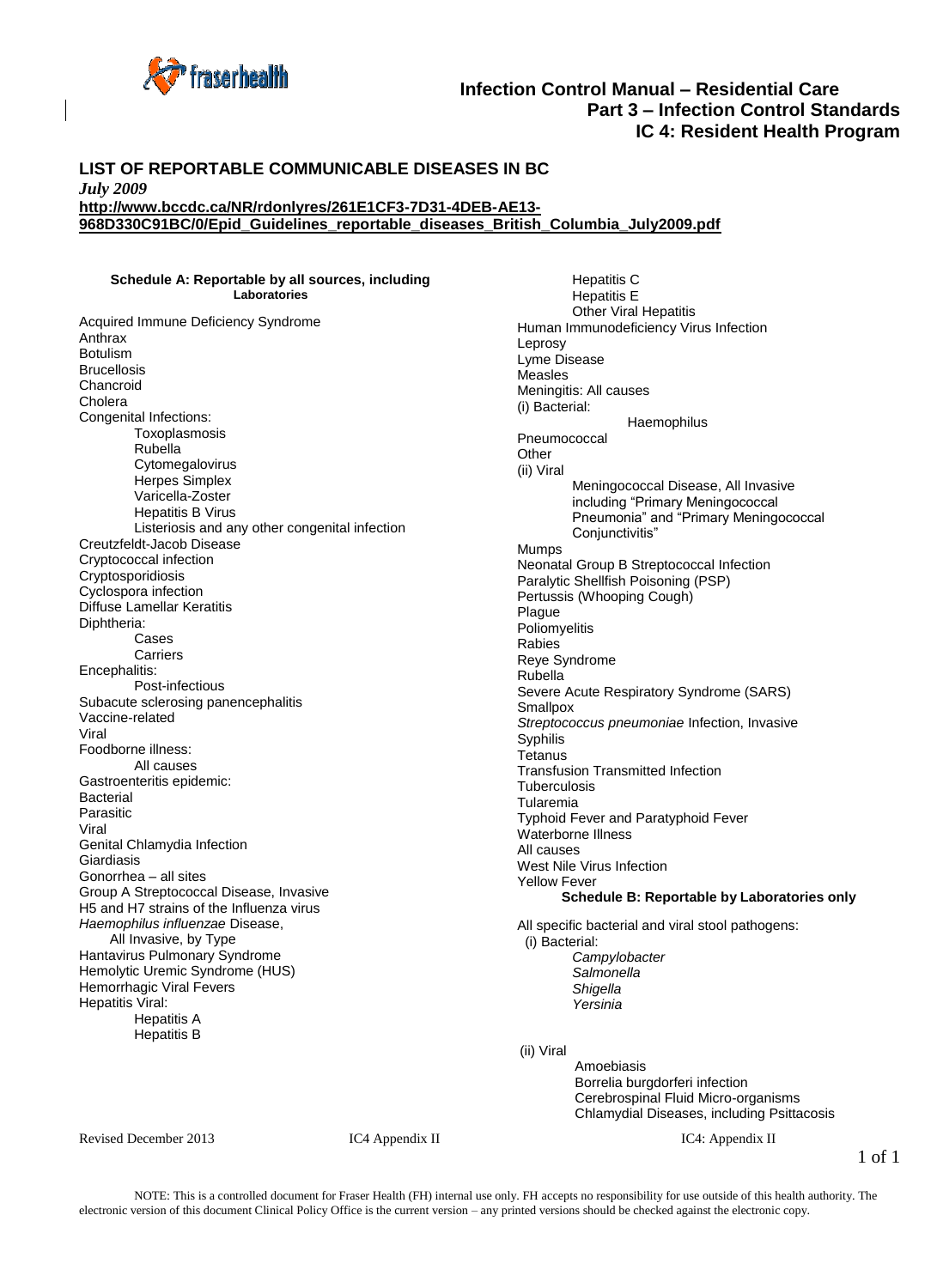

### **Infection Control Manual – Residential Care Part 3 – Infection Control Standards IC 4: Resident Health Program**

Creutzfeldt-Jacob Disease Cryptococcal Infection Herpes Genitalis Human Immunodeficiency Virus Infection Influenza virus, including the H5 and H7 strains **Legionellosis** Leptospirosis Listeriosis Malaria Q Fever Rickettsial Diseases Severe Acute Respiratory Syndrome (SARS) **Smallpox** Tularemia West Nile Virus Infection

As per Health Act Communicable Disease Regulation B.C. Reg. 4/83 O.C. 6/83 includes amendments up to B.C. Reg. 70/2008, April 10, 2008 http://www.qp.gov.bc.ca/statreg/reg/H/Health/4\_83.htm

## **Notification of illness or injury**

- **76** (1) If a person in care becomes ill or is injured while under the care or supervision of a licensee, the licensee must immediately notify the parent or representative, or contact person, of the person in care.
	- (2) A licensee must notify the medical health officer within 24 hours after it comes to the attention of the licensee that a person in care in the community care facility has a reportable communicable disease as listed in Schedule A of the Health Act Communicable Disease Regulation, B.C. Reg. 4/8

Revised December 2013 **IC4** Appendix II **IC4:** Appendix II